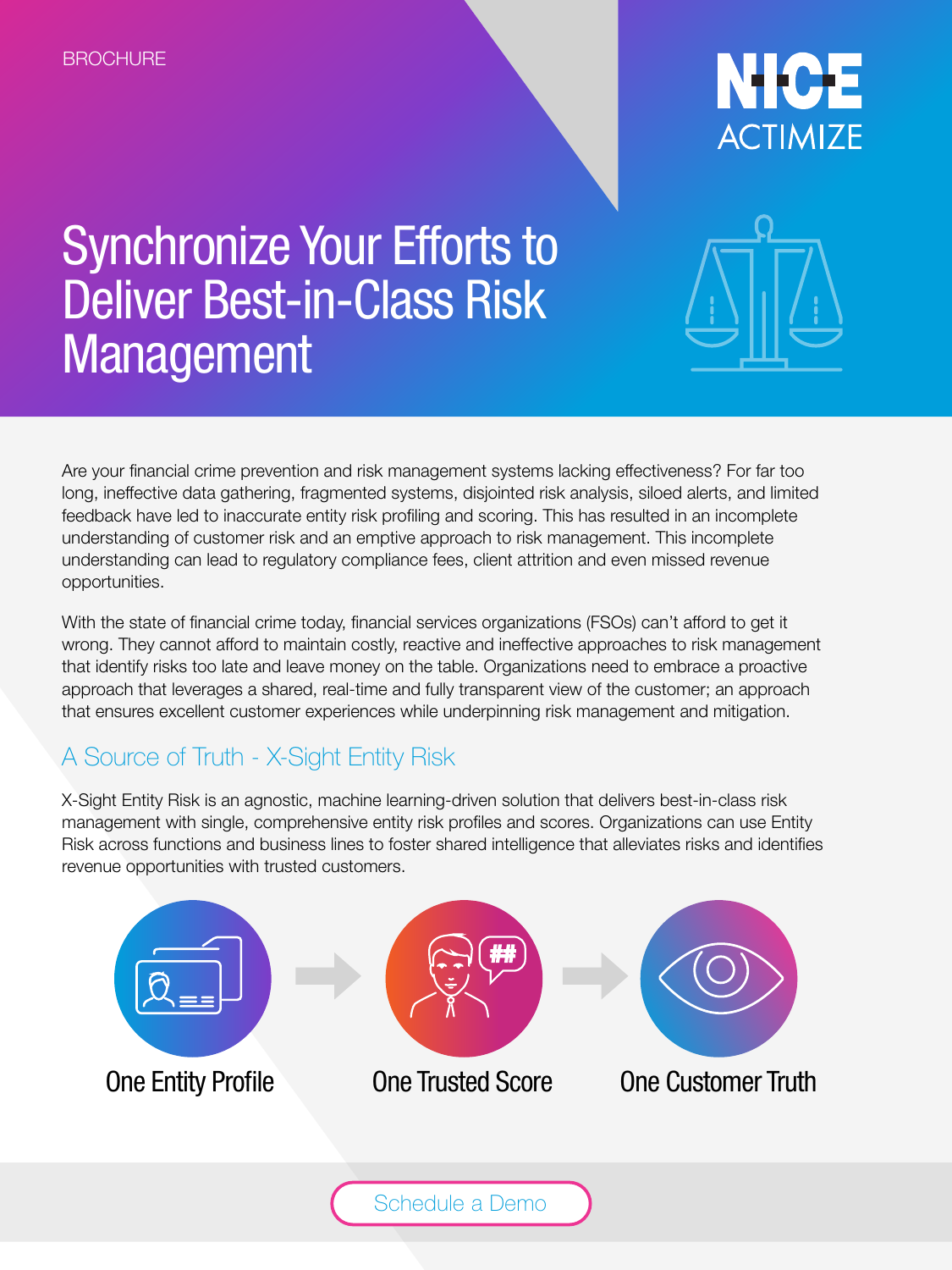### X-Sight Entity Risk – The Evolution



### From a Siloed **Organization**

- Manual and error-prone data gathering
- Siloed systems with duplicate records
- Multiple understandings of risk and different scores across business and compliance verticals
- Ineffective suspicious activity monitoring, prevention and detection
- Complex investigations with a limited purview of entity risk
- Static processes with limited or no feedback



FINANCIAL CRIME AND COMPLIANCE





ACTIMIZE

- Extensive and intelligent data gathering
- Centralized records with entity relationships uncovered
- A single understanding of risk with a centralized risk score
- Optimized monitoring for accurate suspicious activity detection and prevention
- Streamlined investigations with complete entity understanding
- Real-time risk monitoring with ongoing optimization



Connect the dots across all business and compliance verticals



Fully understand, manage and mitigate risks posed by all entities using your organization



Improve customer experiences, minimize unnecessary friction, and spot trusted customers for business growth

[Schedule a Demo](https://actimize.nice.com/amldemo)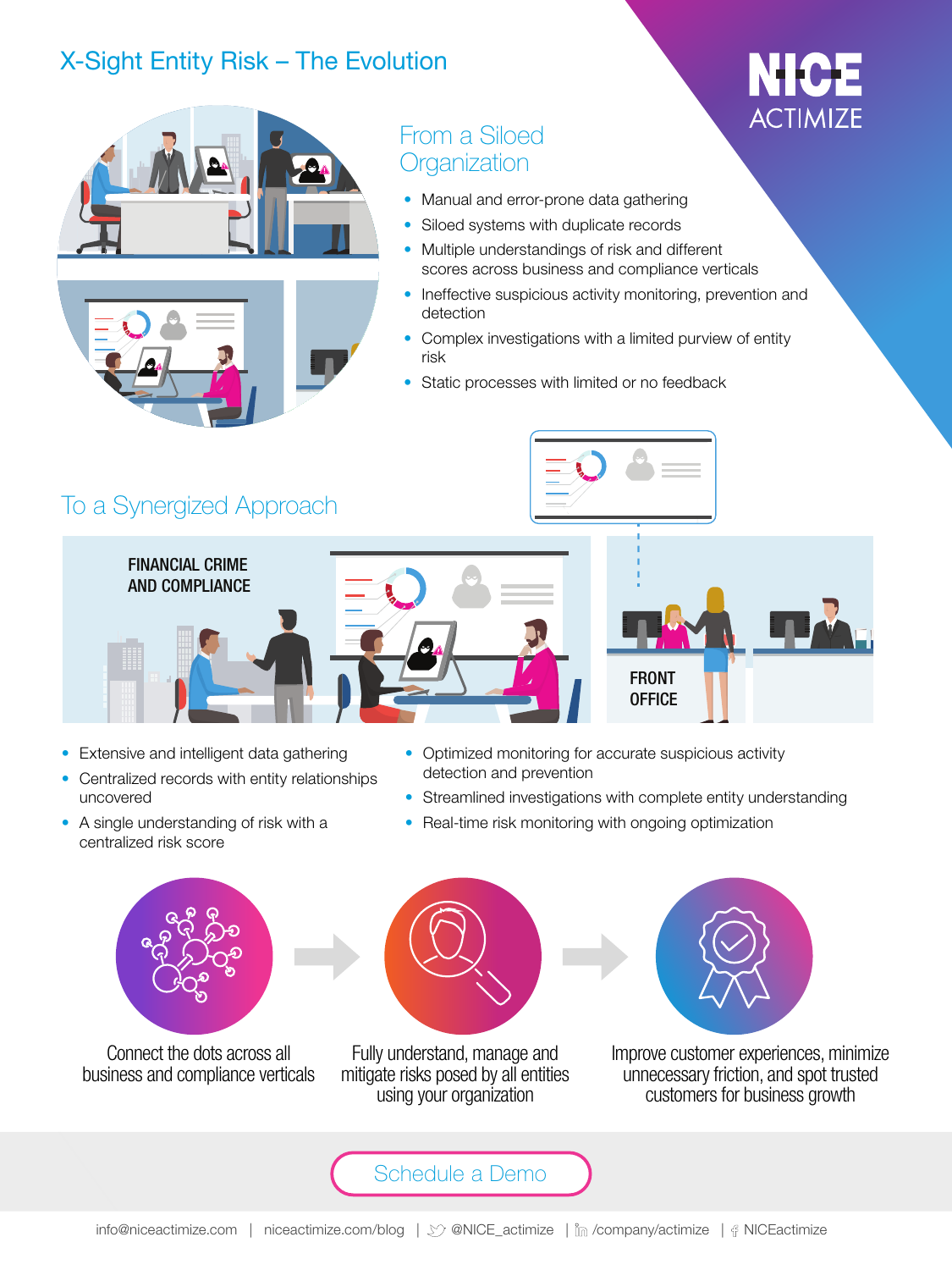## X-Sight Entity Risk in Action



### **Capture**

Transform data into relevant intelligence by gathering the right data for the right entities at the right time for informed risk assessment and detection.

- Aggregate data from internal and external sources
- Break down data silos and connect business and compliance verticals by democratizing risk signals and intelligence at hand

### Analyze

#### Intimately understand each entity's risk and cultivate shared entity risk intelligence.

- Discover relationship networks, corporate structures/UBOs, and risk exposure
- Assess the true risk of an entity, factoring in all risk signals
- Continuously analyze entity risk for always accurate risk profiles and scores reflecting real-time changes

### Inform

#### Continuously hone risk prevention, mitigation, monitoring and detection to fortify financial crime defenses.

- Provide actionable intelligence to front line monitoring systems for continuous and automated performance optimization
- Aid investigation and review decisioning with a comprehensive understanding of entity risk exposure
- Support revenue decisioning by identifying trusted customers
- Keep KYC, screening, fraud, AML transaction monitoring, and other systems aligned with a uniform, compliant foundation

### Learn

### Continuously learn from the latest reviews and risk decisions for optimal entity risk profiling and scoring.

- Always factor in the latest disposition history, SAR filings, issue investigations, and entity reviews for an accurate measure of existing risk exposure
- Pinpoint emerging network risks for further analysis

### [Schedule a Demo](https://actimize.nice.com/amldemo)